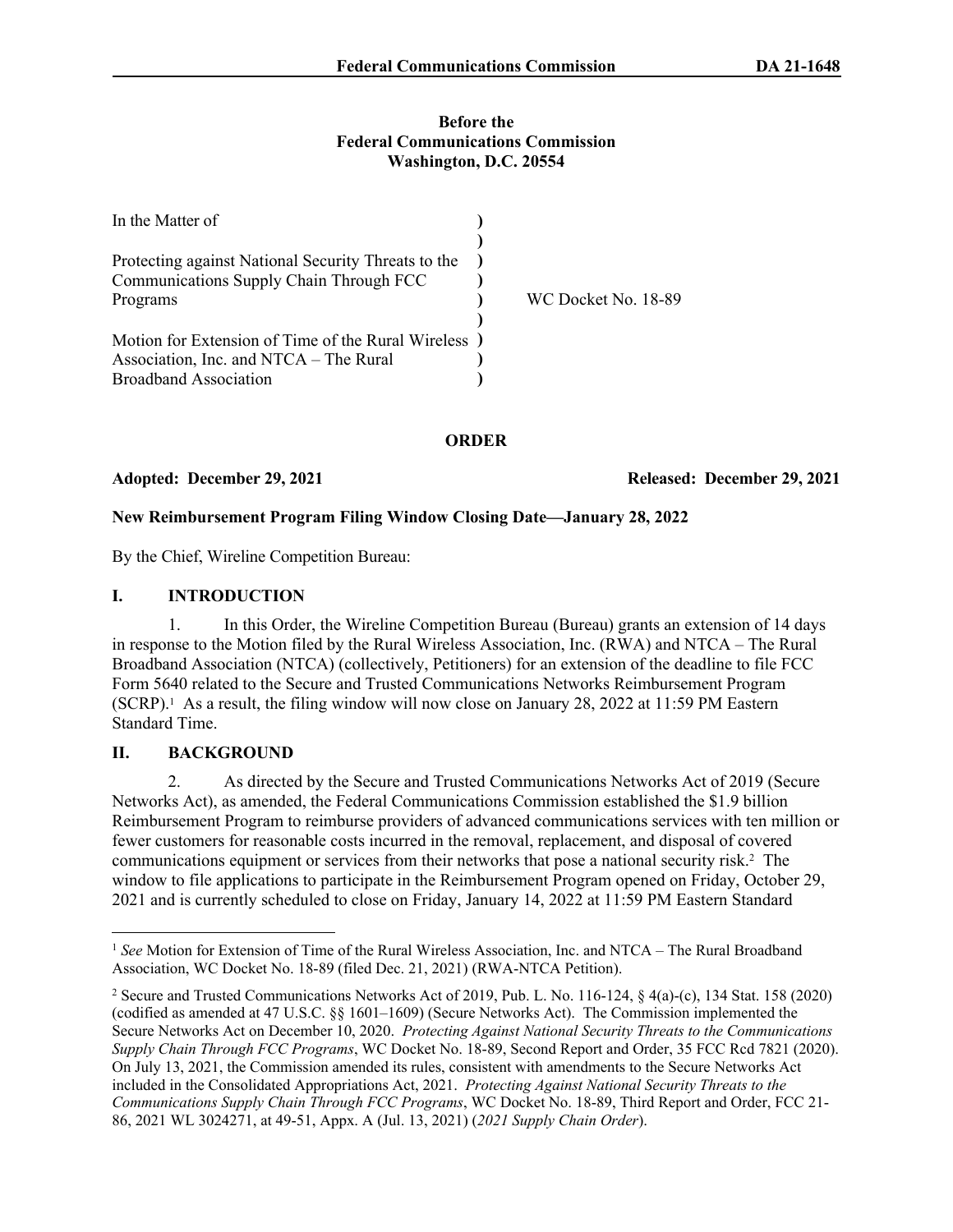Time.<sup>3</sup> To participate in the Reimbursement Program, eligible providers must file an FCC Form 5640 Application Request for Funding Allocation,<sup>4</sup> using the Bureau's dedicated online application filing portal.<sup>5</sup> Once the application filing window opens, and until the filing window closes, applicants can initiate, save, submit, and make changes to their applications.<sup>6</sup> Once the filing window closes, all applications will be evaluated by the Reimbursement Program Fund Administrator.<sup>7</sup>

3. The Commission delegated authority to the Bureau to adopt the necessary policies and procedures relating to, among other things, setting filing deadlines for SCRP Form 5640.<sup>8</sup> Consistent with the *2021 Supply Chain Order*, the Bureau also has discretion to set the length of the initial filing window.<sup>9</sup> The Bureau may implement additional filing windows as necessary<sup>10</sup> and the Commission may consider motions for extension, although it is the Commission's policy that extensions of time shall not be routinely granted.<sup>11</sup>

4. On December 21, 2021, the Petitioners filed a Motion for Extension of Time seeking a one-month extension of the SCRP filing deadline.12 Petitioners claim that many of their members "have concluded that the current filing deadline of January 14, 2022, at 11:59 p.m. EST does not provide enough time to sufficiently complete gathering and uploading the data required by the FCC Form 5640."<sup>13</sup> Petitioners argue that "collecting the necessary cell site data, filling out the numerous entries in the location, equipment, and cost estimate excel sheets, and attaching necessary documentation is a massive undertaking that requires substantial work."14 Petitioners assert that the amount of work required will particularly impact "small rural providers" whose "limited financial and workforce resources" limit their ability to complete the FCC Form 5640 in a timely manner.15 Petitioners also contend that "the upcoming holiday season," imposes additional time constraints that are compounded by the "quickly spreading" COVID-19 Omicron variant."16 Petitioners state that an extension of the filing deadline would benefit the public interest "by allowing small carriers sufficient time to apply for SCRP reimbursement funds"

<sup>10</sup> 47 CFR § 1.50004(b).

<sup>11</sup> 47 CFR § 1.46.

<sup>12</sup> RWA-NTCA Petition at 1.

<sup>13</sup> *Id.*

<sup>15</sup> RWA-NTCA Petition at 2.

<sup>16</sup> *Id.*

<sup>3</sup> *See Wireline Competition Bureau Announces Application Filing Window for the Secure and Trusted Communications Networks Reimbursement Program – Filing Window Opens October 29, 2021*, DA 21-1207 (WCB rel. Sept. 27, 2021) (*Filing Window Public Notice*).

 $447$  CFR § 1.50004(c).

<sup>5</sup> FCC, *Protecting Against National Security Threats to the Communications Supply Chain Through FCC Programs*, <https://www.fcc.gov/supplychain>(last visited Dec. 23, 2021).

<sup>6</sup> *Wireline Competition Bureau Finalizes Application Filings, Procedures, Cost Catalog, and Replacement list for the Secure and Trusted Communications Networks Reimbursement Program*, WC Docket 18-89, Public Notice, DA 21-947, 2021 WL 3466248 at \*7 (WCB Aug. 3, 2021).

<sup>7</sup> *Filing Window Public Notice* at 2.

<sup>8</sup> 47 CFR § 1.50004(p).

<sup>9</sup> *2021 Supply Chain Order* at 39, para. 95.

<sup>&</sup>lt;sup>14</sup> RWA-NTCA Petition at 1-2. Petitioners note that there was a typo in the Final Catalog of Eligible Expense and Estimated Costs. *Id.* at n.1. The Commission was made aware of the typo and the Final Catalog of Eligible Expense and Estimated Costs was corrected on December 21, 2022.